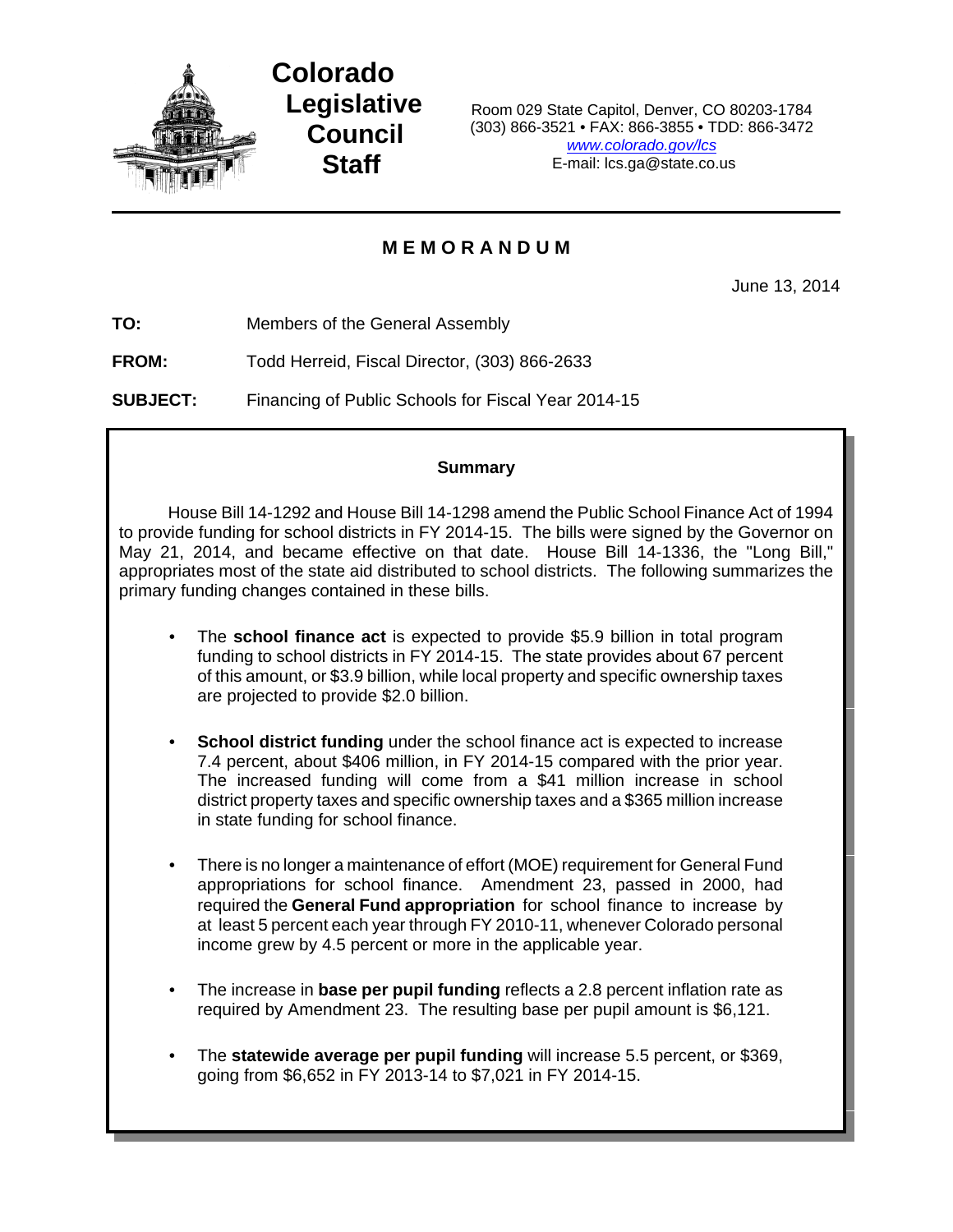## **Summary (Cont.)**

- HB 14-1292 and HB 14-1298 increase spending for other K-12 programs by \$58 million in FY 2014-15, such as English language proficiency, the READ Act, and charter school capital construction.
- House Bill 12-1338 required that all of the General Fund surplus in FY 2012-13 be transferred to the State Education Fund. A transfer of just under \$1.1 billion occurred in December 2013. In addition, HB 14-1342 specified that \$20 million of the General Fund surplus for FY 2013-14 be transferred to the State Education Fund at the end of FY 2013-14, subject to certain conditions, plus any amount remaining after transfers for higher education capital construction purposes. This amount is currently projected at \$44.6 million. The various funds used to pay for school finance are described in more detail on page 4.

This memorandum also contains an appendix with estimates of school district funding in FY 2014-15 compared with FY 2013-14.

## **Funding for Districts under the School Finance Act**

The Public School Finance Act of 1994 is the mechanism through which school districts receive state aid and property taxes for operating purposes. In FY 2014-15, the act is expected to provide \$5.9 billion to school districts. The state is expected to provide about 67 percent of this amount, while local revenue sources provide 33 percent. Figure 1 presents the relative shares for state and local funding with HB 14-1292, HB 14-1298, and HB 14-1336 combined.



Because of the state's budget difficulties during the most recent economic recession, the school finance act now includes a negative factor that reduces the amount of state aid allocated to school districts. The overall size of the negative factor is based on available state revenue and other budget priorities set by the General Assembly, and is calculated to reduce total program funding to a pre-determined amount. In FY 2014-15, the negative factor is set to reduce each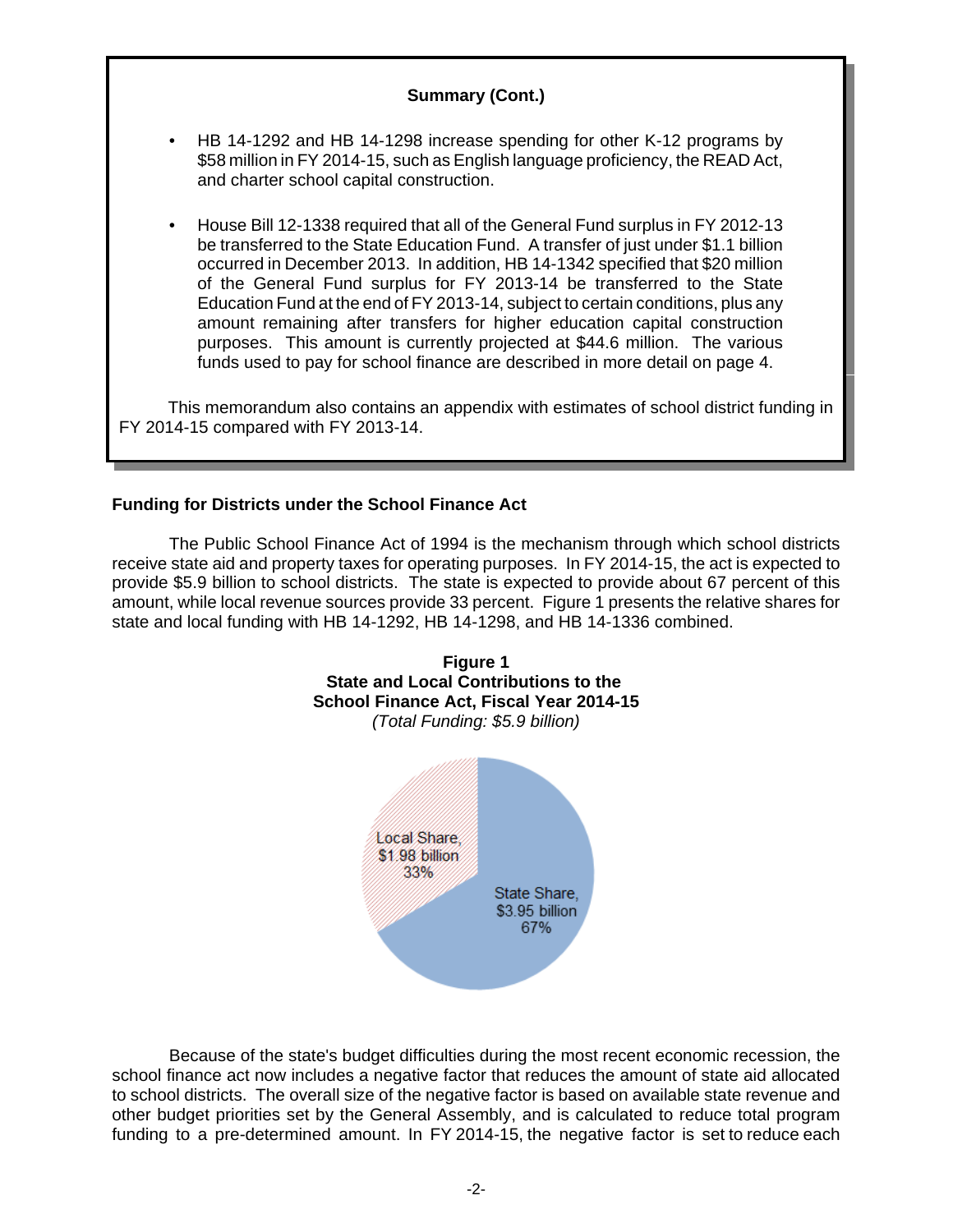school district's total program funding by about 13.15 percent, which amounted to a overall reduction in state aid of just over \$894 million. Without the negative factor, school finance funding would have been about \$6.8 billion.

The application of the negative factor for an individual school district begins with a district's total program funding level as initially determined by the school finance formula. The negative factor is then applied to total program to implement a specific percentage reduction. Table 1 illustrates how the application of the negative factor reduces the amount of state aid for two school districts in FY 2014-15. The negative factor reduces total program funding for the Greeley and Hinsdale school districts by 13.15 percent, which decreases state aid for Greeley by \$21.4 million and Hinsdale by \$165,526. The local share is unaffected by the negative factor. The appendix shows the year-over-year funding change for all school districts in the state. For some districts with limited state aid, such as Clear Creek, the negative factor percentage reduction is less than 13.15 percent.

**Table 1 Example of Negative Factor Application**

| <b>School</b><br><b>District</b> | <b>Total Program</b><br>before Negative<br><b>Factor</b> | <b>Negative</b><br><b>Factor</b><br>(13.15%) | <b>Total Program</b><br>after Negative<br><b>Factor</b> | % Change<br>in Total<br>Program | <b>State Aid</b><br>before<br><b>Negative</b><br><b>Factor</b> | <b>State Aid</b><br>after<br><b>Negative</b><br><b>Factor</b> |  |
|----------------------------------|----------------------------------------------------------|----------------------------------------------|---------------------------------------------------------|---------------------------------|----------------------------------------------------------------|---------------------------------------------------------------|--|
| Greeley                          | \$162,579,704                                            | $-$21,381,645$                               | \$141,198,059                                           | 13.15%                          | \$133,490,523                                                  | \$112,108,878                                                 |  |
| Hinsdale                         | \$1,258,610                                              | -\$165,526                                   | \$1,093,084                                             | 13.15%                          | \$257,028                                                      | \$91,502                                                      |  |

Figure 2 illustrates the level of total program funding for all school districts over the last few years and the size of the negative factor. As illustrated below, total program funding was cut about \$894 million in FY 2014-15, compared with the level of funding without the negative factor in that year. However, on a year-over-year basis, there was an increase in school district funding of about \$406 million in FY 2014-15 compared with the prior year.

**Figure 2 Total Program Funding Before and After Application of Negative Factor** *(Includes State and Local Sources of Revenue; Dollars in Millions)*

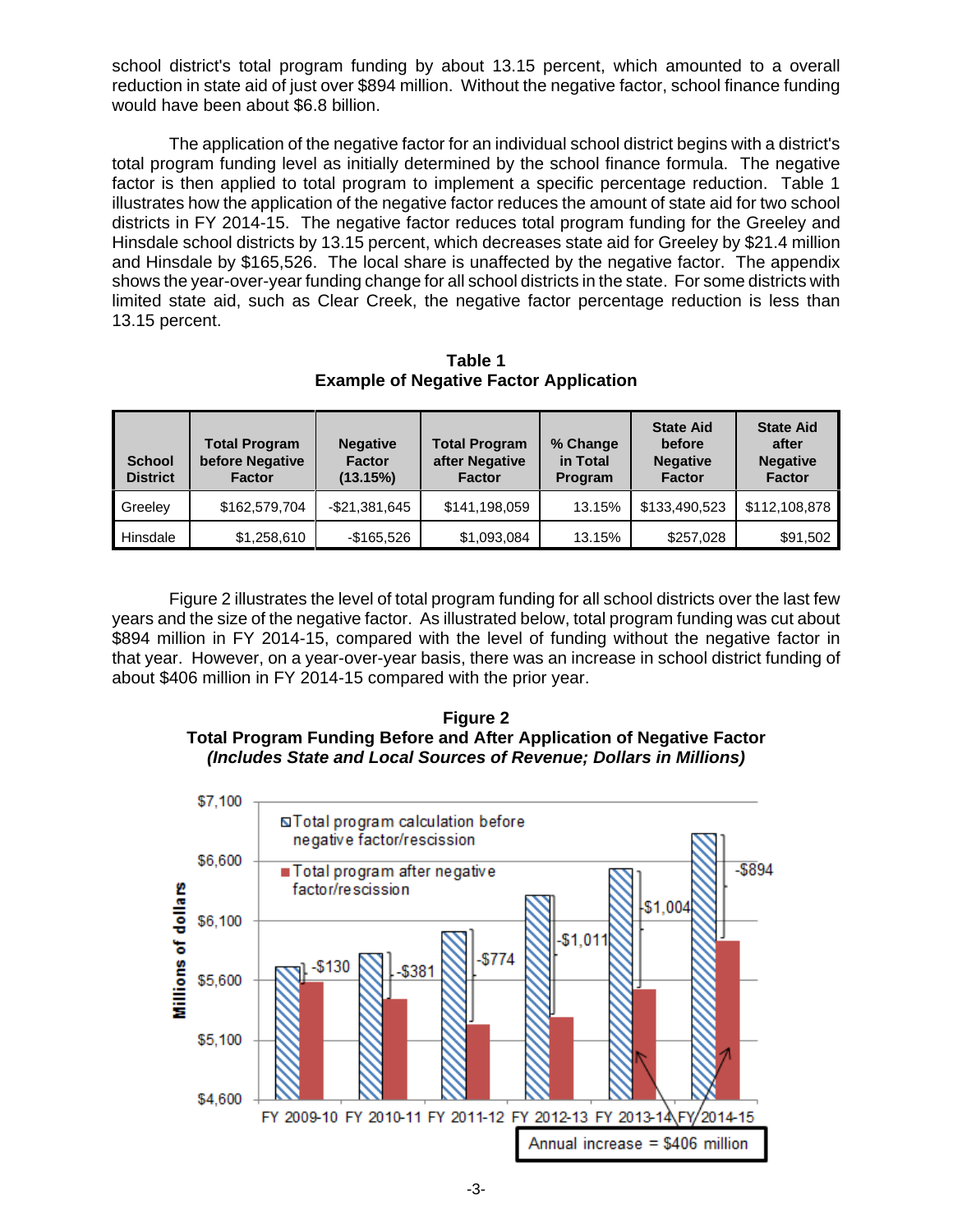In prior years, the negative factor was the outcome of two policy decisions reached by the General Assembly. First, the Long Bill required that a negative factor be established to determine an initial appropriation for state aid under the school finance act. The final negative factor was set by the school finance bill, which adjusted the appropriation for state aid accordingly.

For FY 2015-16, under the provisions of HB 14-1298, the value of the negative factor cannot exceed \$894 million. This is expected to increase overall funding by at least \$270 million and raise per pupil funding by \$238, which will be reflected in the 2015 Long Bill. However, the legislature may adjust this amount up or down, depending on funding changes adopted in the 2015 school finance bill or other legislation.

*State aid for schools is primarily paid from the General Fund.* The General Assembly appropriates money for school finance from three funds: the General Fund, the State Education Fund, and the State Public School Fund. The General Fund is the primary source of revenue for state aid to schools, accounting for 81 percent of the \$3.95 billion in state aid in FY 2014-15. The State Education Fund provides the next largest share at 17 percent, while the State Public School Fund contributes the remaining 2 percent. The State Education Fund was created by Amendment 23, and receives a portion of state income taxes. Money in the fund can only be spent for certain educational purposes specified in the state constitution. The State Public School Fund consists of interest earned by the Public School Fund and federal mineral leasing revenues that are dedicated by state law for public education. Figure 3 illustrates the relative contributions from the three funds.





## **Base Per Pupil Funding Is Increased by Inflation**

Amendment 23 requires the General Assembly to increase the statewide **base** per pupil funding amount by at least inflation for FY 2014-15. House Bill 14-1298 implements that requirement. Inflation for calendar year 2013 was 2.8 percent, and House Bill 14-1298 increased the statewide base by 2.8 percent, from \$5,954 in FY 2013-14 to \$6,121 in FY 2014-15. The statewide base is the dollar amount from which each school district's funding is primarily derived by applying its size, cost-of-living, and personnel costs factors to determine per pupil funding.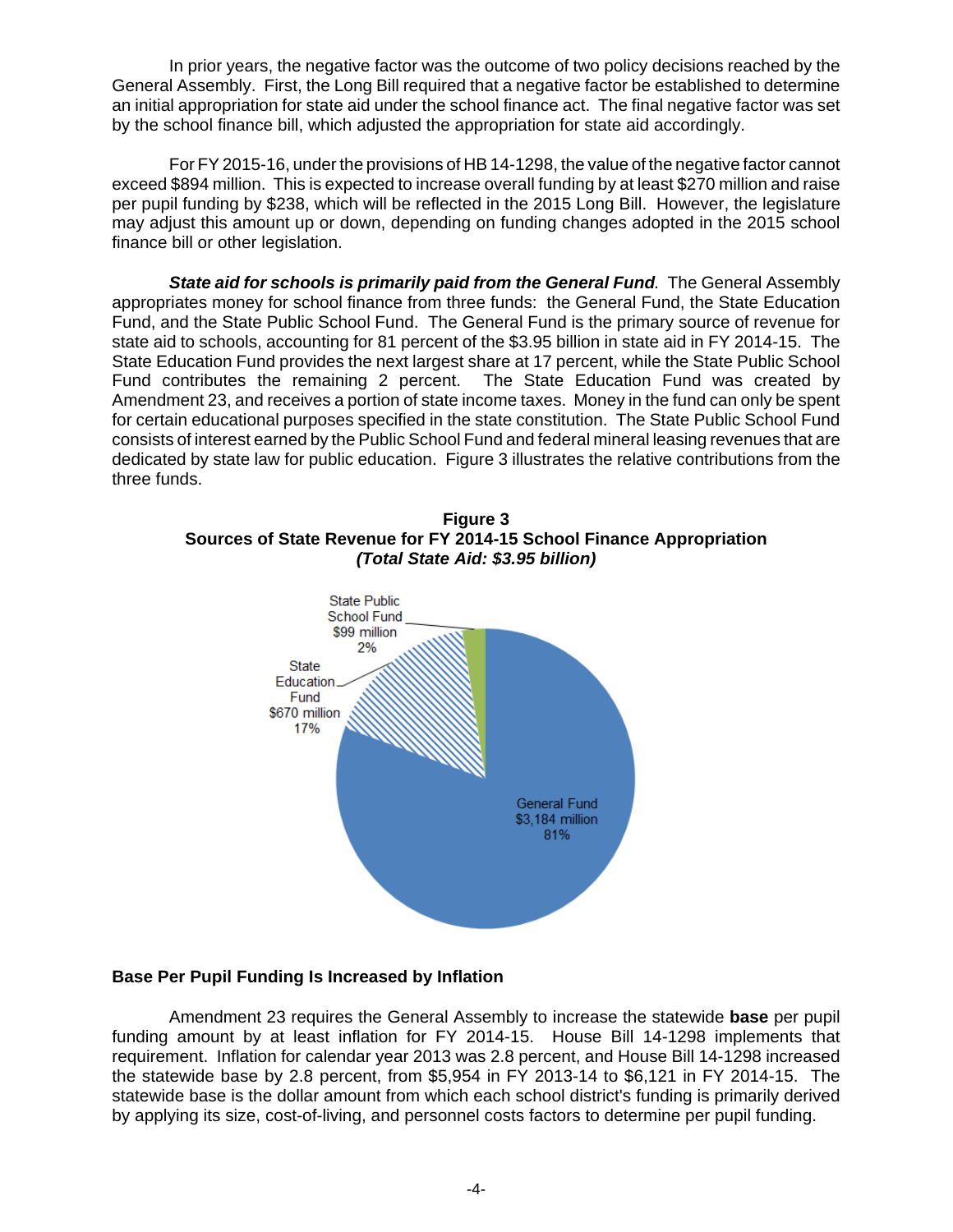An increase in the statewide base also triggers school district funding changes for online per pupil funding and Accelerating Students through Concurrent Enrollment (ASCENT) per pupil funding. Online and ASCENT per pupil funding represents the amount provided to districts for students enrolled in those respective programs. Before application of the negative factor, it increases each year by the same percentage increase as the statewide base, or 2.8 percent in FY 2014-15. This increases online and ASCENT per pupil funding from \$7,180 in the current budget year to \$7,381 in FY 2014-15, before application of the negative factor. After application of the negative factor, online and ASCENT per pupil funding will be \$6,410 in FY 2014-15.

## **Categorical Programs**

Categorical programs provide funding for specific educational purposes. Amendment 23 defines certain programs, including special education and pupil transportation, among others, as categorical programs and requires that state funding for these programs in the aggregate increase by at least inflation in FY 2014-15. Generally, funding for categorical programs is contained in the Long Bill. Substantive changes to the administration and financing of categorical programs is contained in other legislation. In FY 2014-15, an additional \$1.9 million was appropriated for the gifted and talented categorical program with passage of House Bill 14-1102.

Table 2 shows the FY 2014-15 state appropriation for categorical programs. It also includes the dollar increase and percent change in the appropriation from FY 2013-14. Note that some of these programs, such as special education and English language proficiency, receive federal funds in addition to the amounts shown in Table 2.

| <b>Categorical Program</b>                               | FY 2014-15<br>Appropriation | FY 2013-14<br><b>Appropriation</b> | \$ Change<br><b>Over Prior</b><br>Year | <b>Percent</b><br>Change |
|----------------------------------------------------------|-----------------------------|------------------------------------|----------------------------------------|--------------------------|
| Special Education - Children with<br><b>Disabilities</b> | \$161.0                     | \$157.2                            | \$3.8                                  | 2.4%                     |
| <b>English Language Proficiency</b>                      | \$16.7                      | \$15.2                             | \$1.5                                  | 10.1%                    |
| Transportation                                           | \$54.2                      | \$52.8                             | \$1.4                                  | 2.7%                     |
| Gifted and Talented                                      | \$11.9                      | \$9.6                              | \$2.3                                  | 24.0%                    |
| <b>Small Attendance Centers</b>                          | \$1.0                       | \$1.0                              | \$0.0                                  | $0.0\%$                  |
| <b>Expelled and At-Risk Student Services</b>             | \$7.5                       | \$7.5                              | \$0.0                                  | $0.0\%$                  |
| <b>Vocational Education</b>                              | \$25.0                      | \$24.5                             | \$0.5                                  | $2.0\%$                  |
| Comprehensive Health Education                           | \$1.0                       | \$1.0                              | \$0.0                                  | $0.0\%$                  |
| Total                                                    | \$278.3                     | \$268.8                            | \$9.5                                  | 3.5%                     |

**Table 2 FY 2014-15 Appropriations for Categorical Programs** *(dollars in millions)*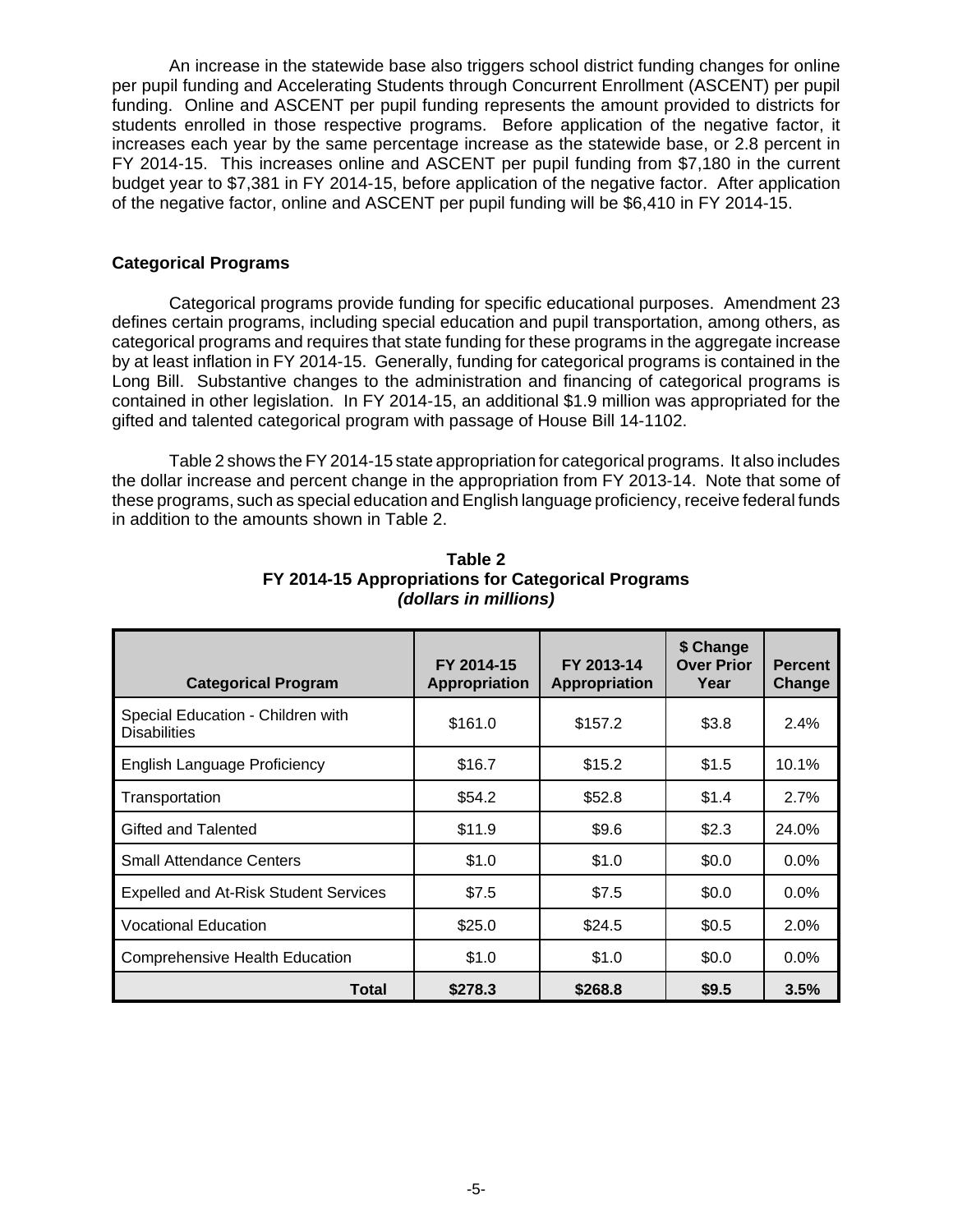## **Miscellaneous Provisions of House Bill 14-1292 and House Bill 14-1298**

The remaining provisions of these two bills increase funding for other K-12 programs or purposes, summarized in the following bullet points.

- HB 14-1298 increases the number of slots in the Colorado Preschool Program by about 21 percent, from 23,380 to 28,380. The increase in 5,000 slots is reflected as part of the overall increase in school finance act funding in FY 2014-15.
- **•** HB 14-1298 increases funding for the English Language Proficiency Act by \$27.5 million from the State Education Fund. Of this amount, \$500,000 is for a new awards program and \$27 million will be distributed to school districts based on existing criteria specified in current law. These amounts are funded outside of the existing categorical program.
- HB 14-1298 increases funding for boards of cooperative educational services (BOCES) by \$2 million annually, from the State Education Fund.
- HB 14-1298 transfers \$24,800 from the State Education Fund to the Colorado Teacher of the Year Fund on an annual basis.
- HB 14-1298 makes a one-time appropriation of \$298,000 from the State Education Fund to fund the creation of early childhood education unique student identifiers.
- HB 14-1292 increases charter school capital construction funding from \$7.0 million to \$13.5 million in FY 2014-15, to be paid from the State Education Fund. In subsequent years, charter school capital construction funding is increased another \$6.5 million, to a total of \$20 million.
- HB 14-1292 also makes a one-time transfer of \$6.5 million from the State Education Fund to the State Charter School Debt Reserve Fund in FY 2014-15.
- HB 14-1292 increases READ Act funding by \$18 million annually from the State Education Fund.
- HB 14-1292 provides one-time funding of \$3 million to pay for the development of a web view displaying school district and school site-level financial data.
- HB 14-1292 specifies that 12.5 percent of the first \$40 million in recreational marijuana excise tax revenue be transferred to the charter schools facility assistance account within the Public School Capital Construction Fund.
- HB 14-1292 increases hold-harmless full-day kindergarten funding by \$193,196, in FY 2014-15, from the State Education Fund. As a result, hold-harmless full-day kindergarten funding totals about \$7.5 million in FY 2014-15. The increase is due to the increase in total program funding enacted by HB 14-1292. This funding allows districts to serve the same number of children in full-day kindergarten that they served in FY 2007-08.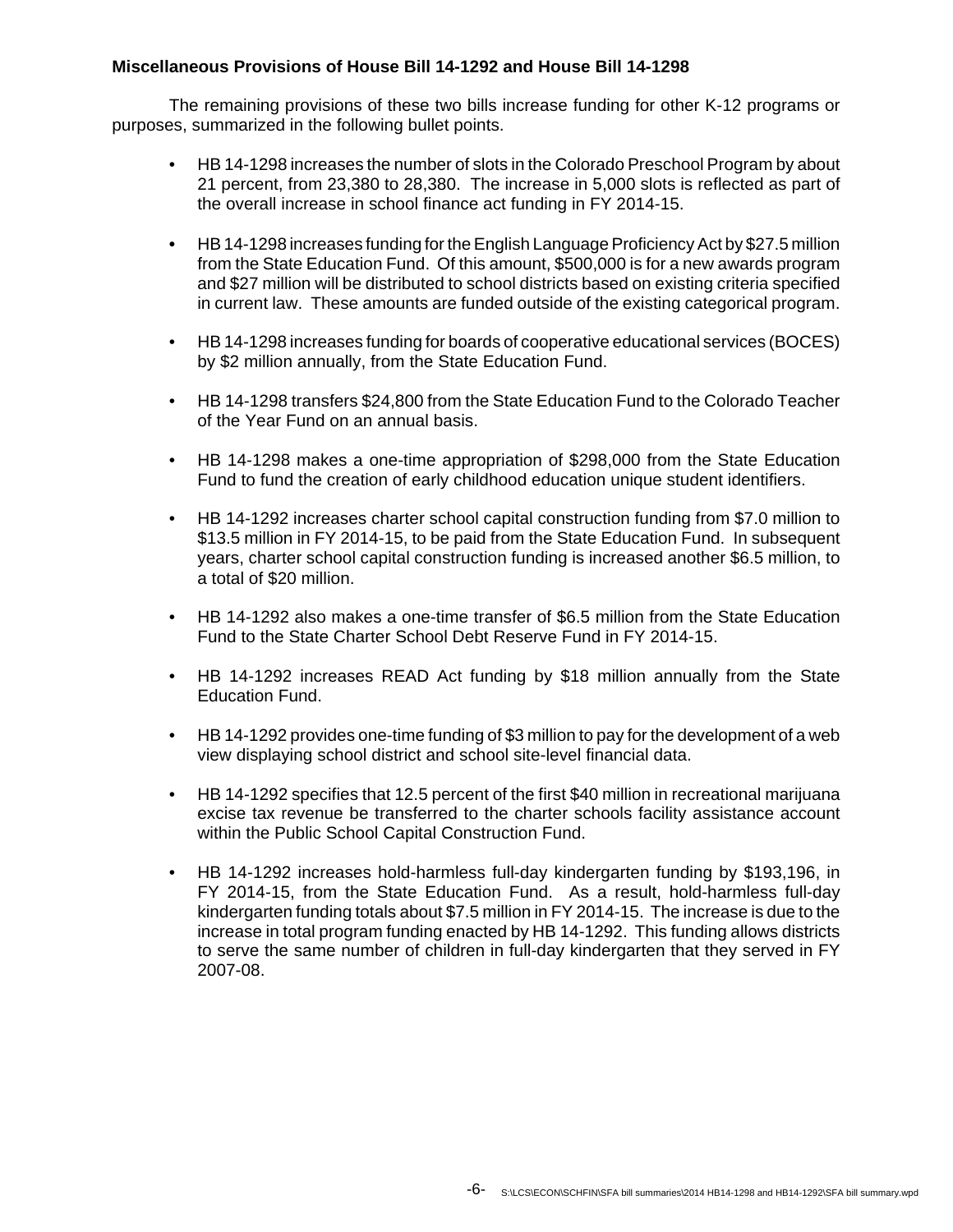|                    |                      | FY 2013-14 Under Current Law           |                                                                                  | FY 2014-15 with HB 14-1292 and HB 14-1298 |        |                                       | Year-over-Year Change from Current Law                 |         |                                                         |                                             |
|--------------------|----------------------|----------------------------------------|----------------------------------------------------------------------------------|-------------------------------------------|--------|---------------------------------------|--------------------------------------------------------|---------|---------------------------------------------------------|---------------------------------------------|
| County             | <b>District</b>      | <b>Funded</b><br><b>Pupil</b><br>Count | <b>Total Program</b><br>after Negative Funding Per Funded Pupil<br><b>Factor</b> | <b>Total</b><br>Pupil                     | Count  | <b>Total Program</b><br><b>Factor</b> | after Negative Total Funding Funded Pupil<br>Per Pupil | Count   | <b>Total Program</b><br>after Negative<br><b>Factor</b> | <b>Total</b><br><b>Funding Per</b><br>Pupil |
|                    |                      |                                        |                                                                                  |                                           |        |                                       |                                                        |         |                                                         |                                             |
| 1 ADAMS            | <b>MAPLETON</b>      | 8,245                                  | \$55,157,118                                                                     | \$6,690                                   | 8,619  | \$60,615,879                          | \$7,033                                                | 373.3   | \$5,458,761                                             | \$344                                       |
| 2 ADAMS            | ADAMS 12 FIVE STAR   | 42,344                                 | \$274,366,021                                                                    | \$6,479                                   | 43,393 | \$296,780,629                         | \$6,839                                                | 1,048.4 | \$22,414,607                                            | \$360                                       |
| 3 ADAMS            | <b>COMMERCE CITY</b> | 7,737                                  | \$54,353,709                                                                     | \$7,025                                   | 8,031  | \$59,486,109                          | \$7,407                                                | 293.9   | \$5,132,400                                             | \$382                                       |
| 4 ADAMS            | <b>BRIGHTON</b>      | 16,627                                 | \$106,612,219                                                                    | \$6,412                                   | 17,310 | \$117,161,460                         | \$6,768                                                | 683.0   | \$10,549,241                                            | \$356                                       |
| 5 ADAMS            | <b>BENNETT</b>       | 1,005                                  | \$6,948,160                                                                      | \$6,917                                   | 987    | \$7,235,438                           | \$7,331                                                | (17.5)  | \$287,278                                               | \$414                                       |
| 6 ADAMS            | <b>STRASBURG</b>     | 992                                    | \$6,761,441                                                                      | \$6,814                                   | 1,025  | \$7,325,263                           | \$7,146                                                | 32.8    | \$563,822                                               | \$332                                       |
| 7 ADAMS            | <b>WESTMINSTER</b>   | 10.264                                 | \$70,937,686                                                                     | \$6,912                                   | 10.472 | \$76,324,794                          | \$7,289                                                | 208.2   | \$5,387,108                                             | \$377                                       |
| 8 ALAMOSA          | <b>ALAMOSA</b>       | 2,082                                  | \$13,571,599                                                                     | \$6,519                                   | 2,099  | \$14,430,153                          | \$6,876                                                | 16.8    | \$858,554                                               | \$357                                       |
| 9 ALAMOSA          | SANGRE DE CRISTO     | 309                                    | \$2,673,438                                                                      | \$8,666                                   | 316    | \$2,864,473                           | \$9,068                                                | 7.4     | \$191,035                                               | \$402                                       |
| 10 ARAPAHOE        | <b>ENGLEWOOD</b>     | 2,748                                  | \$18,795,758                                                                     | \$6,841                                   | 2,718  | \$19,677,485                          | \$7,239                                                | (29.2)  | \$881,726                                               | \$398                                       |
| 11 ARAPAHOE        | <b>SHERIDAN</b>      | 1,469                                  | \$11,406,771                                                                     | \$7,766                                   | 1,473  | \$12,046,805                          | \$8,177                                                | 4.4     | \$640,035                                               | \$411                                       |
| 12 ARAPAHOE        | <b>CHERRY CREEK</b>  | 51,198                                 | \$336,932,455                                                                    | \$6,581                                   | 51,813 | \$359,929,126                         | \$6,947                                                | 615.8   | \$22,996,671                                            | \$366                                       |
| 13 ARAPAHOE        | <b>LITTLETON</b>     | 14,858                                 | \$95,121,867                                                                     | \$6,402                                   | 14,858 | \$100,410,457                         | \$6,758                                                | 0.2     | \$5,288,589                                             | \$356                                       |
| 14 ARAPAHOE        | <b>DEER TRAIL</b>    | 159                                    | \$1,975,100                                                                      | \$12,430                                  | 163    | \$2,119,131                           | \$13,041                                               | 3.6     | \$144,031                                               | \$611                                       |
| <b>15 ARAPAHOE</b> | <b>AURORA</b>        | 38.177                                 | \$264,425,913                                                                    | \$6,926                                   | 39,416 | \$287,905,631                         | \$7,304                                                | 1,239.0 | \$23,479,718                                            | \$378                                       |
| 16 ARAPAHOE        | <b>BYERS</b>         | 579                                    | \$4,196,742                                                                      | \$7,251                                   | 573    | \$4,382,276                           | \$7,652                                                | (6.1)   | \$185,534                                               | \$401                                       |
| 17 ARCHULETA       | <b>ARCHULETA</b>     | 1,412                                  | \$9,474,153                                                                      | \$6,712                                   | 1,376  | \$9,769,230                           | \$7,100                                                | (35.5)  | \$295,077                                               | \$388                                       |
| 18 BACA            | WALSH                | 142                                    | \$1,618,764                                                                      | \$11,432                                  | 138    | \$1,678,469                           | \$12,145                                               | (3.4)   | \$59,705                                                | \$713                                       |
| 19 BACA            | <b>PRITCHETT</b>     | 57                                     | \$748,725                                                                        | \$13,228                                  | 54     | \$754,271                             | \$14,072                                               | (3.0)   | \$5,546                                                 | \$844                                       |
| 20 BACA            | <b>SPRINGFIELD</b>   | 267                                    | \$2,400,473                                                                      | \$8,984                                   | 268    | \$2,535,794                           | \$9,462                                                | 0.8     | \$135,321                                               | \$478                                       |
| 21 BACA            | <b>VILAS</b>         | 128                                    | \$1,159,708                                                                      | \$9,074                                   | 125    | \$1,191,702                           | \$9,557                                                | (3.1)   | \$31,994                                                | \$482                                       |
| 22 BACA            | CAMPO                | 50                                     | \$666,068                                                                        | \$13,321                                  | 50     | \$703,091                             | \$14,062                                               |         | \$37,024                                                | \$740                                       |
| 23 BENT            | <b>LAS ANIMAS</b>    | 503                                    | \$3,576,182                                                                      | \$7,105                                   | 490    | \$3,678,792                           | \$7,503                                                | (13.0)  | \$102,611                                               | \$398                                       |
| 24 BENT            | <b>MCCLAVE</b>       | 260                                    | \$2,327,505                                                                      | \$8,962                                   | 259    | \$2,454,442                           | \$9,491                                                | (1.1)   | \$126,937                                               | \$529                                       |
| 25 BOULDER         | <b>ST VRAIN</b>      | 28,012                                 | \$183,013,582                                                                    | \$6,533                                   | 28,816 | \$198,755,897                         | \$6,897                                                | 804.6   | \$15,742,315                                            | \$364                                       |
| 26 BOULDER         | <b>BOULDER</b>       | 28,959                                 | \$189,939,073                                                                    | \$6,559                                   | 29,525 | \$204,434,729                         | \$6,924                                                | 566.1   | \$14,495,656                                            | \$365                                       |
| 27 CHAFFEE         | <b>BUENA VISTA</b>   | 913                                    | \$6,254,648                                                                      | \$6,851                                   | 918    | \$6,626,528                           | \$7,220                                                | 4.9     | \$371,880                                               | \$369                                       |
| 28 CHAFFEE         | <b>SALIDA</b>        | 1,101                                  | \$7,265,959                                                                      | \$6,600                                   | 1,113  | \$7,747,608                           | \$6,962                                                | 11.9    | \$481,649                                               | \$362                                       |
| 29 CHEYENNE        | <b>KIT CARSON</b>    | 111                                    | \$1,316,764                                                                      | \$11,906                                  | 110    | \$1,380,718                           | \$12,575                                               | (0.8)   | \$63,954                                                | \$669                                       |
| 30 CHEYENNE        | <b>CHEYENNE</b>      | 170                                    | \$1,908,576                                                                      | \$11,234                                  | 169    | \$2,003,013                           | \$11,887                                               | (1.4)   | \$94,437                                                | \$654                                       |
| 31 CLEAR CREEK     | <b>CLEAR CREEK</b>   | 879                                    | \$7,310,922                                                                      | \$8,320                                   | 873    | \$7,472,797                           | \$8,563                                                | (6.0)   | \$161,875                                               | \$243                                       |
| 32 CONEJOS         | <b>NORTH CONEJOS</b> | 1,023                                  | \$6,701,215                                                                      | \$6,552                                   | 1,023  | \$7,072,131                           | \$6,914                                                |         | \$370,916                                               | \$363                                       |
| 33 CONEJOS         | <b>SANFORD</b>       | 373                                    | \$2,941,064                                                                      | \$7.887                                   | 382    | \$3,145,540                           | \$8,232                                                | 9.2     | \$204,475                                               | \$345                                       |
| 34 CONEJOS         | SOUTH CONEJOS        | 229                                    | \$2,315,451                                                                      | \$10,124                                  | 219    | \$2,404,257                           | \$10,958                                               | (9.3)   | \$88,806                                                | \$834                                       |
| 35 COSTILLA        | CENTENNIAL           | 212                                    | \$2,221,763                                                                      | \$10,465                                  | 212    | \$2,347,191                           | \$11,077                                               | (0.4)   | \$125,428                                               | \$612                                       |
| 36 COSTILLA        | <b>SIERRA GRANDE</b> | 266                                    | \$2,483,410                                                                      | \$9,350                                   | 265    | \$2,614,272                           | \$9,884                                                | (1.1)   | \$130,863                                               | \$534                                       |
| 37 CROWLEY         | <b>CROWLEY</b>       | 470                                    | \$3,415,414                                                                      | \$7,265                                   | 468    | \$3,592,453                           | \$7,670                                                | (1.7)   | \$177,039                                               | \$404                                       |
| 38 CUSTER          | <b>WESTCLIFFE</b>    | 407                                    | \$3,160,660                                                                      | \$7,773                                   | 392    | \$3,278,541                           | \$8,370                                                | (14.9)  | \$117,881                                               | \$597                                       |
| 39 DELTA           | <b>DELTA</b>         | 4,958                                  | \$31,455,648                                                                     | \$6,344                                   | 4,919  | \$32,923,421                          | \$6,693                                                | (38.9)  | \$1,467,773                                             | \$349                                       |
| 40 DENVER          | <b>DENVER</b>        | 80,526                                 | \$564,769,260                                                                    | \$7,013                                   | 83,833 | \$620,248,859                         | \$7,399                                                | 3,306.7 | \$55,479,598                                            | \$385                                       |
| 41 DOLORES         | <b>DOLORES</b>       | 268                                    | \$2,495,132                                                                      | \$9,307                                   | 267    | \$2,635,003                           | \$9,880                                                | (1.4)   | \$139,870                                               | \$573                                       |
| 42 DOUGLAS         | <b>DOUGLAS</b>       | 62,610                                 | \$400,448,728                                                                    | \$6,396                                   | 64,053 | \$432,467,779                         | \$6,752                                                | 1,442.8 | \$32,019,051                                            | \$356                                       |
| 43 EAGLE           | EAGLE                | 6,460                                  | \$44,591,997                                                                     | \$6,902                                   | 6,707  | \$48,853,431                          | \$7,284                                                | 246.2   | \$4,261,434                                             | \$382                                       |
| 44 ELBERT          | <b>ELIZABETH</b>     | 2,492                                  | \$16,266,042                                                                     | \$6,526                                   | 2,471  | \$17,025,895                          | \$6,889                                                | (21.0)  | \$759,853                                               | \$363                                       |
| 45 ELBERT          | <b>KIOWA</b>         | 340                                    | \$2,994,545                                                                      | \$8,813                                   | 335    | \$3,133,840                           | \$9,363                                                | (5.1)   | \$139,295                                               | \$550                                       |
| 46 ELBERT          | <b>BIG SANDY</b>     | 298                                    | \$2,742,286                                                                      | \$9,205                                   | 300    | \$2,910,249                           | \$9,698                                                | 2.2     | \$167,963                                               | \$492                                       |
| 47 ELBERT          | <b>ELBERT</b>        | 200                                    | \$2,188,864                                                                      | \$10,922                                  | 194    | \$2,266,579                           | \$11,689                                               | (6.5)   | \$77,716                                                | \$767                                       |
| 48 ELBERT          | <b>AGATE</b>         | 50                                     | \$704,145                                                                        | \$14,083                                  | 50     | \$744,154                             | \$14,883                                               |         | \$40,008                                                | \$800                                       |
| 49 EL PASO         | CALHAN               | 551                                    | \$4,121,476                                                                      | \$7,487                                   | 536    | \$4,250,449                           | \$7,931                                                | (14.6)  | \$128,973                                               | \$445                                       |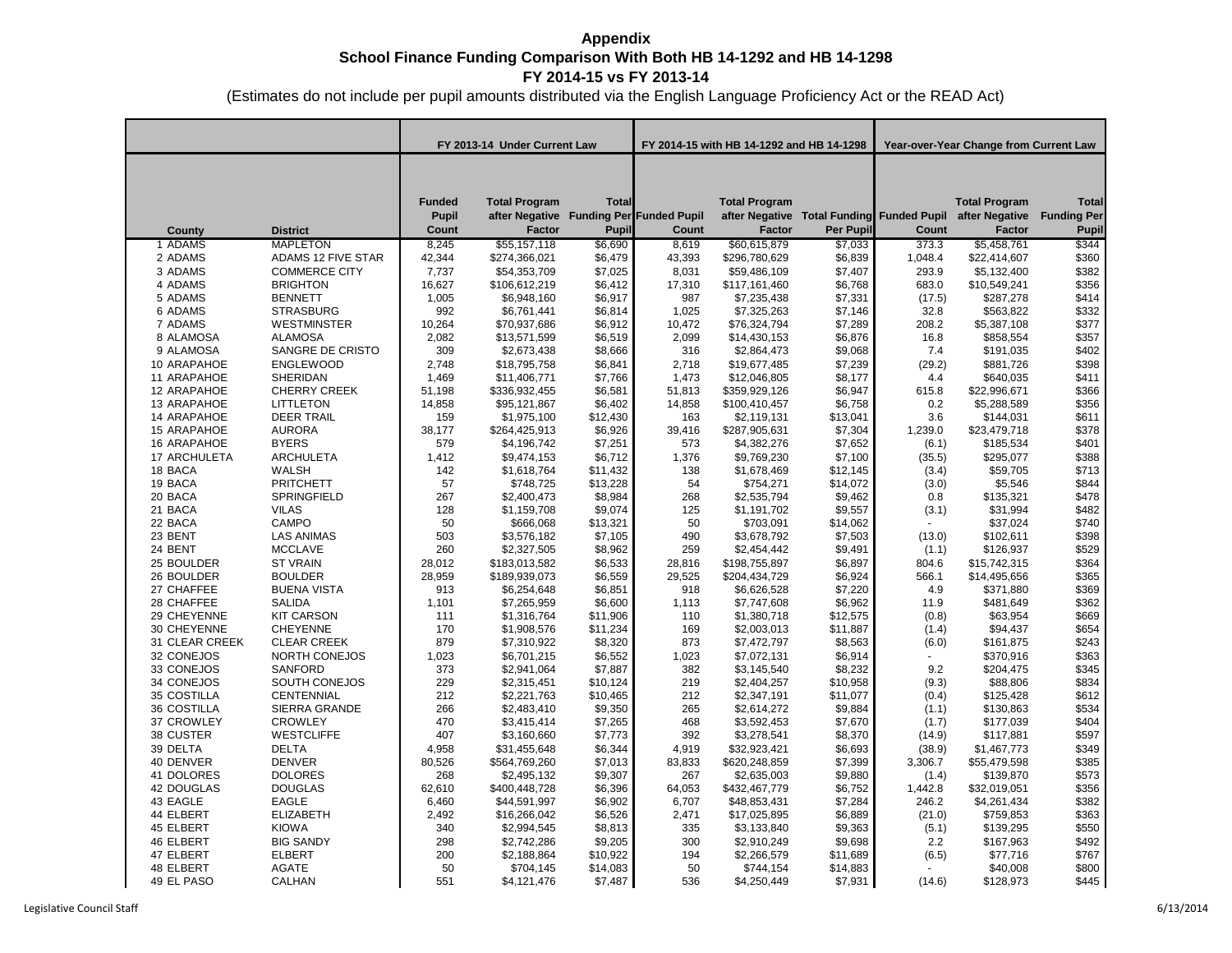|                            |                                    | FY 2013-14 Under Current Law           |                                                                           |                       | FY 2014-15 with HB 14-1292 and HB 14-1298 |                                |                     | Year-over-Year Change from Current Law |                                                                                            |                                             |  |
|----------------------------|------------------------------------|----------------------------------------|---------------------------------------------------------------------------|-----------------------|-------------------------------------------|--------------------------------|---------------------|----------------------------------------|--------------------------------------------------------------------------------------------|---------------------------------------------|--|
| County                     | <b>District</b>                    | <b>Funded</b><br><b>Pupil</b><br>Count | <b>Total Program</b><br>after Negative Funding Per Funded Pupil<br>Factor | <b>Total</b><br>Pupil | Count                                     | <b>Total Program</b><br>Factor | <b>Per Pupil</b>    | Count                                  | <b>Total Program</b><br>after Negative Total Funding Funded Pupil after Negative<br>Factor | <b>Total</b><br><b>Funding Per</b><br>Pupil |  |
| 50 EL PASO                 | <b>HARRISON</b>                    | 10,851                                 | \$73,138,967                                                              | \$6,740               | 10,998                                    | \$78,220,145                   | \$7,112             | 147.1                                  | \$5,081,179                                                                                | \$372                                       |  |
| 51 EL PASO                 | WIDEFIELD                          | 8,697                                  | \$54,889,527                                                              | \$6,311               | 8,748                                     | \$58,266,223                   | \$6,660             | 51.3                                   | \$3,376,696                                                                                | \$349                                       |  |
| 52 EL PASO                 | <b>FOUNTAIN</b>                    | 7,569                                  | \$47,771,645                                                              | \$6,311               | 7,783                                     | \$51,841,419                   | \$6,661             | 214.1                                  | \$4,069,774                                                                                | \$349                                       |  |
| 53 EL PASO                 | <b>COLORADO SPRINGS</b>            | 30,320                                 | \$198,036,781                                                             | \$6,532               | 30,368                                    | \$209,014,575                  | \$6,883             | 47.6                                   | \$10,977,794                                                                               | \$351                                       |  |
| 54 EL PASO                 | <b>CHEYENNE MOUNTAIN</b>           | 4,841                                  | \$30,551,612                                                              | \$6,311               | 4,853                                     | \$32,321,625                   | \$6,661             | 11.9                                   | \$1,770,013                                                                                | \$349                                       |  |
| 55 EL PASO                 | <b>MANITOU SPRINGS</b>             | 1,422                                  | \$9,571,591                                                               | \$6,730               | 1,435                                     | \$10,187,879                   | \$7,102             | 12.2                                   | \$616,288                                                                                  | \$372                                       |  |
| 56 EL PASO                 | <b>ACADEMY</b>                     | 23,227                                 | \$146,527,457                                                             | \$6,308               | 23,703                                    | \$157,804,812                  | \$6,657             | 476.0                                  | \$11,277,356                                                                               | \$349                                       |  |
| 57 EL PASO                 | <b>ELLICOTT</b>                    | 929                                    | \$6,638,908                                                               | \$7,146               | 931                                       | \$7,027,897                    | \$7,546             | 2.3                                    | \$388,988                                                                                  | \$400                                       |  |
| 58 EL PASO                 | <b>PEYTON</b>                      | 631                                    | \$4,589,521                                                               | \$7,275               | 618                                       | \$4,756,118                    | \$7,700             | (13.2)                                 | \$166,597                                                                                  | \$425                                       |  |
| 59 EL PASO                 | <b>HANOVER</b>                     | 226                                    | \$2,411,366                                                               | \$10,651              | 231                                       | \$2,570,986                    | \$11,130            | 4.6                                    | \$159,620                                                                                  | \$479                                       |  |
| 60 EL PASO                 | LEWIS-PALMER                       | 5,876                                  | \$37,087,701                                                              | \$6,311               | 5,988                                     | \$39,882,831                   | \$6,661             | 111.5                                  | \$2,795,130                                                                                | \$349                                       |  |
| 61 EL PASO                 | <b>FALCON</b>                      | 18,279                                 | \$115,222,319                                                             | \$6,303               | 18,446                                    | \$122,693,322                  | \$6,652             | 166.4                                  | \$7,471,003                                                                                | \$348                                       |  |
| 62 EL PASO                 | <b>EDISON</b>                      | 180                                    | \$2,008,013                                                               | \$11,143              | 194                                       | \$2,208,930                    | \$11,398            | 13.6                                   | \$200,917                                                                                  | \$255                                       |  |
| 63 EL PASO                 | MIAMI-YODER                        | 286                                    | \$2,661,764                                                               | \$9,323               | 287                                       | \$2,821,428                    | \$9,831             | 1.5                                    | \$159,664                                                                                  | \$508                                       |  |
| 64 FREMONT                 | <b>CANON CITY</b>                  | 3,710                                  | \$23,414,045                                                              | \$6,311               | 3,719                                     | \$24,773,074                   | \$6,661             | 9.5                                    | \$1,359,029                                                                                | \$349                                       |  |
| 65 FREMONT                 | <b>FLORENCE</b>                    | 1,560                                  | \$10,073,214                                                              | \$6,456               | 1,531                                     | \$10,446,137                   | \$6,825             | (29.7)                                 | \$372,924                                                                                  | \$369                                       |  |
| 66 FREMONT                 | <b>COTOPAXI</b>                    | 206                                    | \$2,167,033                                                               | \$10,530              | 206                                       | \$2,286,220                    | \$11,109            | $\sim$                                 | \$119,187                                                                                  | \$579                                       |  |
| 67 GARFIELD                | <b>ROARING FORK</b>                | 5,604                                  | \$38,456,393                                                              | \$6,862               | 5,755                                     | \$41,681,492                   | \$7,243             | 150.9                                  | \$3,225,099                                                                                | \$380                                       |  |
| 68 GARFIELD                | <b>RIFLE</b>                       | 4,632                                  | \$29,775,418                                                              | \$6,428               | 4,708                                     | \$31,940,542                   | \$6,785             | 75.6                                   | \$2,165,124                                                                                | \$357                                       |  |
| 69 GARFIELD                | PARACHUTE                          | 1,055                                  | \$7,331,307                                                               | \$6,948               | 1,031                                     | \$7,572,941                    | \$7,347             | (24.3)                                 | \$241,634                                                                                  | \$398                                       |  |
| 70 GILPIN                  | <b>GILPIN</b>                      | 373                                    | \$3,181,960                                                               | \$8,531               | 375                                       | \$3,363,250                    | \$8,969             | 2.0                                    | \$181,290                                                                                  | \$438                                       |  |
| 71 GRAND                   | <b>WEST GRAND</b>                  | 441                                    | \$3,469,229                                                               | \$7,863               | 445                                       | \$3,676,001                    | \$8,255             | 4.1                                    | \$206,773                                                                                  | \$392                                       |  |
| 72 GRAND                   | <b>EAST GRAND</b>                  | 1,233                                  | \$8,247,926                                                               | \$6,691               | 1,206                                     | \$8,536,064                    | \$7,079             | (26.8)                                 | \$288,138                                                                                  | \$388                                       |  |
| 73 GUNNISON                | <b>GUNNISON</b>                    | 1,814                                  | \$12,014,637                                                              | \$6,622               | 1,809<br>75                               | \$12,642,660                   | \$6,990             | (5.7)                                  | \$628,023                                                                                  | \$368<br>\$804                              |  |
| 74 HINSDALE<br>75 HUERFANO | <b>HINSDALE</b><br><b>HUERFANO</b> | 76                                     | \$1,058,026                                                               | \$13,849<br>\$7,251   | 508                                       | \$1,093,084                    | \$14,653<br>\$7,644 | (1.8)                                  | \$35,058                                                                                   | \$393                                       |  |
| 76 HUERFANO                | <b>LA VETA</b>                     | 527<br>212                             | \$3,817,854<br>\$2,111,612                                                | \$9,956               | 201                                       | \$3,881,622<br>\$2,169,846     | \$10,785            | (18.7)<br>(10.9)                       | \$63,768<br>\$58,234                                                                       | \$829                                       |  |
| 77 JACKSON                 | NORTH PARK                         | 193                                    | \$2,146,366                                                               | \$11,138              | 199                                       | \$2,311,661                    | \$11,593            | 6.7                                    | \$165,295                                                                                  | \$455                                       |  |
| 78 JEFFERSON               | <b>JEFFERSON</b>                   | 80,900                                 | \$524,405,145                                                             | \$6,482               | 80,954                                    | \$553,908,008                  | \$6,842             | 53.8                                   | \$29,502,863                                                                               | \$360                                       |  |
| 79 KIOWA                   | <b>EADS</b>                        | 167                                    | \$1,795,558                                                               | \$10,771              | 164                                       | \$1,877,842                    | \$11,429            | (2.4)                                  | \$82,284                                                                                   | \$658                                       |  |
| 80 KIOWA                   | <b>PLAINVIEW</b>                   | 75                                     | \$928,704                                                                 | \$12,432              | 74                                        | \$968,743                      | \$13,162            | (1.1)                                  | \$40,039                                                                                   | \$730                                       |  |
| 81 KIT CARSON              | ARRIBA-FLAGLER                     | 165                                    | \$1,800,504                                                               | \$10,945              | 164                                       | \$1,895,559                    | \$11,558            | (0.5)                                  | \$95,055                                                                                   | \$613                                       |  |
| 82 KIT CARSON              | <b>HI PLAINS</b>                   | 116                                    | \$1,338,903                                                               | \$11,532              | 116                                       | \$1,414,116                    | \$12,201            | (0.2)                                  | \$75,213                                                                                   | \$669                                       |  |
| 83 KIT CARSON              | <b>STRATTON</b>                    | 165                                    | \$1,789,182                                                               | \$10,857              | 161                                       | \$1,856,681                    | \$11,561            | (4.2)                                  | \$67,498                                                                                   | \$704                                       |  |
| 84 KIT CARSON              | <b>BETHUNE</b>                     | 125                                    | \$1,509,935                                                               | \$12,070              | 127                                       | \$1,613,675                    | \$12,686            | 2.1                                    | \$103,740                                                                                  | \$616                                       |  |
| 85 KIT CARSON              | <b>BURLINGTON</b>                  | 730                                    | \$4,836,186                                                               | \$6,623               | 735                                       | \$5,133,533                    | \$6,985             | 4.7                                    | \$297,347                                                                                  | \$362                                       |  |
| 86 LAKE                    | LAKE                               | 1,054                                  | \$7,480,768                                                               | \$7,095               | 1,048                                     | \$7,850,074                    | \$7,490             | (6.2)                                  | \$369,306                                                                                  | \$394                                       |  |
| 87 LA PLATA                | <b>DURANGO</b>                     | 4,795                                  | \$31,332,718                                                              | \$6,534               | 4,878                                     | \$33,646,564                   | \$6,898             | 82.9                                   | \$2,313,846                                                                                | \$363                                       |  |
| 88 LA PLATA                | <b>BAYFIELD</b>                    | 1,315                                  | \$8,991,209                                                               | \$6,836               | 1,306                                     | \$9,431,729                    | \$7,220             | (8.9)                                  | \$440,520                                                                                  | \$384                                       |  |
| 89 LA PLATA                | <b>IGNACIO</b>                     | 748                                    | \$5,507,280                                                               | \$7,360               | 743                                       | \$5,775,297                    | \$7,774             | (5.4)                                  | \$268,017                                                                                  | \$414                                       |  |
| 90 LARIMER                 | <b>POUDRE</b>                      | 28,053                                 | \$176,894,804                                                             | \$6,306               | 28,800                                    | \$191,656,580                  | \$6,655             | 747.1                                  | \$14,761,776                                                                               | \$349                                       |  |
| 91 LARIMER                 | <b>THOMPSON</b>                    | 15,116                                 | \$95,382,994                                                              | \$6,310               | 15,367                                    | \$102,331,707                  | \$6,659             | 251.2                                  | \$6,948,714                                                                                | \$349                                       |  |
| 92 LARIMER                 | <b>ESTES PARK</b>                  | 1,089                                  | \$7,592,750                                                               | \$6,975               | 1,077                                     | \$7,947,630                    | \$7,378             | (11.4)                                 | \$354,880                                                                                  | \$403                                       |  |
| 93 LAS ANIMAS              | <b>TRINIDAD</b>                    | 1,283                                  | \$8,680,662                                                               | \$6,767               | 1,218                                     | \$8,747,971                    | \$7,182             | (64.7)                                 | \$67,309                                                                                   | \$415                                       |  |
| 94 LAS ANIMAS              | <b>PRIMERO</b>                     | 188                                    | \$2,024,244                                                               | \$10,750              | 185                                       | \$2,113,743                    | \$11,450            | (3.7)                                  | \$89,499                                                                                   | \$700                                       |  |
| 95 LAS ANIMAS              | <b>HOEHNE</b>                      | 360                                    | \$2,898,054                                                               | \$8,061               | 357                                       | \$3,042,704                    | \$8,535             | (3.0)                                  | \$144,650                                                                                  | \$474                                       |  |
| 96 LAS ANIMAS              | <b>AGUILAR</b>                     | 95                                     | \$1,160,153                                                               | \$12,212              | 95                                        | \$1,224,491                    | \$12,889            |                                        | \$64,338                                                                                   | \$677                                       |  |
| 97 LAS ANIMAS              | <b>BRANSON</b>                     | 466                                    | \$2,896,588                                                               | \$6,212               | 472                                       | \$3,093,764                    | \$6,557             | 5.5                                    | \$197,176                                                                                  | \$346                                       |  |
| 98 LAS ANIMAS              | KIM                                | 51                                     | \$648,251                                                                 | \$12,661              | 50                                        | \$670,153                      | \$13,403            | (1.2)                                  | \$21,903                                                                                   | \$742                                       |  |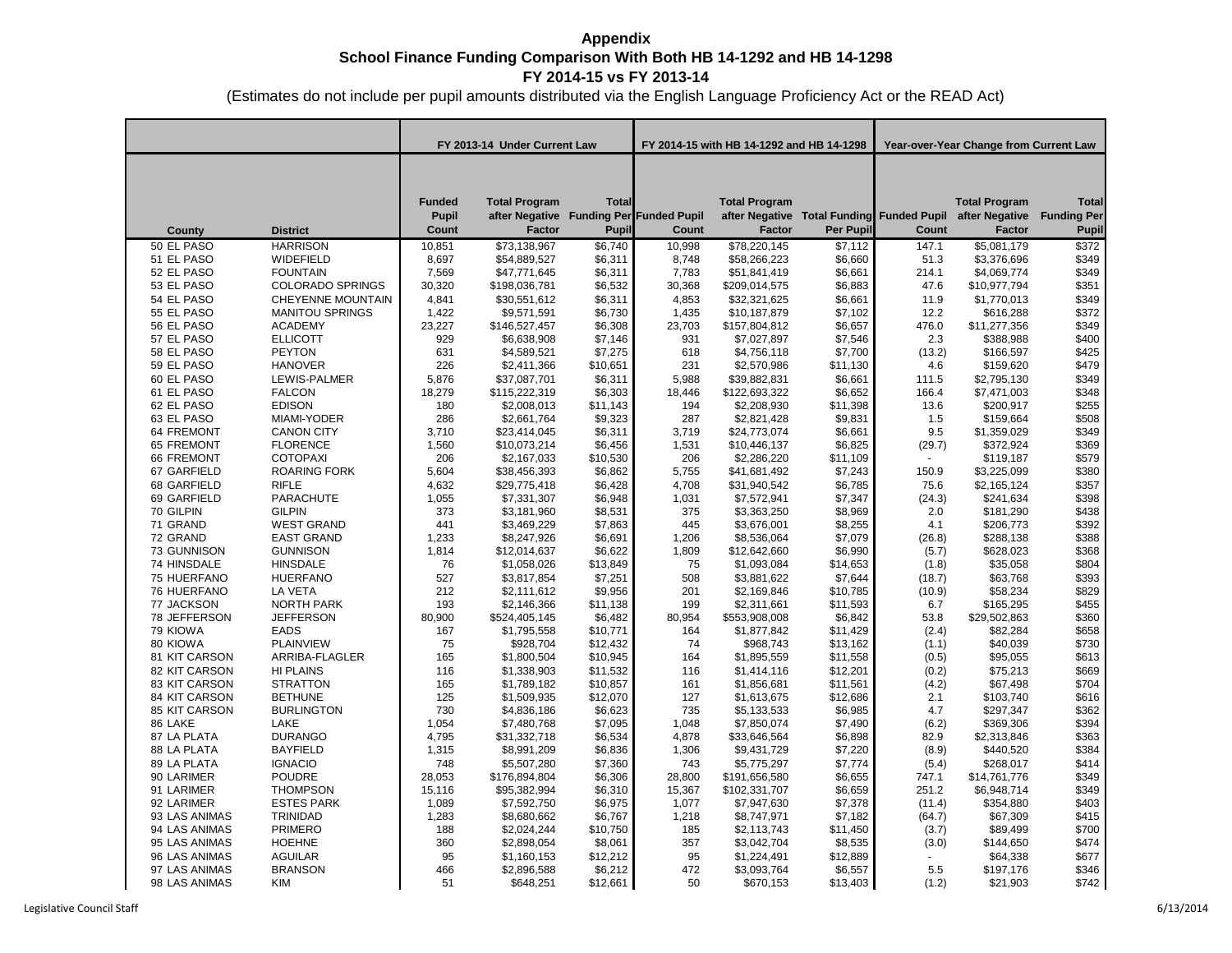|                |                        | FY 2013-14 Under Current Law           |                                                                                  |                       | FY 2014-15 with HB 14-1292 and HB 14-1298 |                                |           | Year-over-Year Change from Current Law |                                                                                            |                                                    |  |
|----------------|------------------------|----------------------------------------|----------------------------------------------------------------------------------|-----------------------|-------------------------------------------|--------------------------------|-----------|----------------------------------------|--------------------------------------------------------------------------------------------|----------------------------------------------------|--|
| County         | <b>District</b>        | <b>Funded</b><br><b>Pupil</b><br>Count | <b>Total Program</b><br>after Negative Funding Per Funded Pupil<br><b>Factor</b> | <b>Total</b><br>Pupil | Count                                     | <b>Total Program</b><br>Factor | Per Pupil | Count                                  | <b>Total Program</b><br>after Negative Total Funding Funded Pupil after Negative<br>Factor | <b>Total</b><br><b>Funding Per</b><br><b>Pupil</b> |  |
| 99 LINCOLN     | GENOA-HUGO             | 160                                    | \$1,815,963                                                                      | \$11,357              | 164                                       | \$1,947,973                    | \$11,914  | 3.6                                    | \$132,010                                                                                  | \$557                                              |  |
| 100 LINCOLN    | <b>LIMON</b>           | 463                                    | \$3,360,217                                                                      | \$7,262               | 468                                       | \$3,581,490                    | \$7,658   | 5.0                                    | \$221,273                                                                                  | \$395                                              |  |
| 101 LINCOLN    | KARVAL                 | 106                                    | \$909,179                                                                        | \$8,561               | 101                                       | \$894,361                      | \$8,899   | (5.7)                                  | $-$14,817$                                                                                 | \$338                                              |  |
| 102 LOGAN      | VALLEY                 | 2,226                                  | \$14,167,489                                                                     | \$6,363               | 2,197                                     | \$14,779,987                   | \$6,727   | (29.3)                                 | \$612,499                                                                                  | \$364                                              |  |
| 103 LOGAN      | <b>FRENCHMAN</b>       | 190                                    | \$2,022,064                                                                      | \$10,631              | 193                                       | \$2,150,598                    | \$11,166  | 2.4                                    | \$128,534                                                                                  | \$535                                              |  |
| 104 LOGAN      | <b>BUFFALO</b>         | 314                                    | \$2,689,658                                                                      | \$8,560               | 315                                       | \$2,841,358                    | \$9,032   | 0.4                                    | \$151,700                                                                                  | \$471                                              |  |
| 105 LOGAN      | PLATEAU                | 182                                    | \$1,973,724                                                                      | \$10,839              | 183                                       | \$2,086,247                    | \$11,431  | 0.4                                    | \$112,524                                                                                  | \$593                                              |  |
| 106 MESA       | <b>DEBEQUE</b>         | 133                                    | \$1,593,499                                                                      | \$12,026              | 134                                       | \$1,690,469                    | \$12,663  | 1.0                                    | \$96,970                                                                                   | \$636                                              |  |
| 107 MESA       | PLATEAU VALLEY         | 450                                    | \$3,274,939                                                                      | \$7,282               | 441                                       | \$3,431,623                    | \$7,774   | (8.3)                                  | \$156,684                                                                                  | \$492                                              |  |
| 108 MESA       | <b>MESA VALLEY</b>     | 21,612                                 | \$136,397,333                                                                    | \$6,311               | 21,720                                    | \$144,667,416                  | \$6,660   | 108.6                                  | \$8,270,083                                                                                | \$349                                              |  |
| 109 MINERAL    | CREEDE                 | 85                                     | \$1,139,705                                                                      | \$13,361              | 84                                        | \$1,186,574                    | \$14,160  | (1.5)                                  | \$46,869                                                                                   | \$798                                              |  |
| 110 MOFFAT     | <b>MOFFAT</b>          | 2,168                                  | \$13,685,648                                                                     | \$6,311               | 2,134                                     | \$14,210,565                   | \$6,661   | (34.9)                                 | \$524,917                                                                                  | \$349                                              |  |
| 111 MONTEZUMA  | <b>MONTEZUMA</b>       | 2,736                                  | \$17,432,703                                                                     | \$6,373               | 2,726                                     | \$18,348,250                   | \$6,731   | (9.6)                                  | \$915,547                                                                                  | \$358                                              |  |
| 112 MONTEZUMA  | <b>DOLORES</b>         | 712                                    | \$4,996,481                                                                      | \$7,018               | 727                                       | \$5,371,377                    | \$7,392   | 14.6                                   | \$374,896                                                                                  | \$375                                              |  |
| 113 MONTEZUMA  | <b>MANCOS</b>          | 384                                    | \$3,092,112                                                                      | \$8,057               | 390                                       | \$3,290,573                    | \$8,448   | 5.7                                    | \$198,460                                                                                  | \$392                                              |  |
| 114 MONTROSE   | <b>MONTROSE</b>        | 5,947                                  | \$39,187,589                                                                     | \$6,590               | 5,906                                     | \$41,097,849                   | \$6,958   | (40.4)                                 | \$1,910,259                                                                                | \$369                                              |  |
| 115 MONTROSE   | <b>WEST END</b>        | 288                                    | \$2,781,542                                                                      | \$9,665               | 271                                       | \$2,872,309                    | \$10,603  | (16.9)                                 | \$90,767                                                                                   | \$938                                              |  |
| 116 MORGAN     | <b>BRUSH</b>           | 1,478                                  | \$9,967,239                                                                      | \$6,744               | 1,515                                     | \$10,766,778                   | \$7,106   | 37.2                                   | \$799,538                                                                                  | \$362                                              |  |
| 117 MORGAN     | FT. MORGAN             | 2,981                                  | \$19,894,005                                                                     | \$6,674               | 2,975                                     | \$20,956,010                   | \$7,044   | (5.7)                                  | \$1,062,005                                                                                | \$370                                              |  |
| 118 MORGAN     | WELDON                 | 199                                    | \$2,162,997                                                                      | \$10,869              | 203                                       | \$2,310,053                    | \$11,374  | 4.1                                    | \$147,055                                                                                  | \$505                                              |  |
| 119 MORGAN     | <b>WIGGINS</b>         | 501                                    | \$3,704,246                                                                      | \$7,388               | 504                                       | \$3,929,600                    | \$7,792   | 2.9                                    | \$225,354                                                                                  | \$404                                              |  |
| 120 OTERO      | <b>EAST OTERO</b>      | 1,315                                  | \$9,122,845                                                                      | \$6,939               | 1,341                                     | \$9,808,490                    | \$7,315   | 26.1                                   | \$685,645                                                                                  | \$376                                              |  |
| 121 OTERO      | <b>ROCKY FORD</b>      | 808                                    | \$5,855,564                                                                      | \$7,251               | 812                                       | \$6,221,113                    | \$7,661   | 4.4                                    | \$365,549                                                                                  | \$411                                              |  |
| 122 OTERO      | MANZANOLA              | 151                                    | \$1,806,584                                                                      | \$11,940              | 143                                       | \$1,839,094                    | \$12,834  | (8.0)                                  | \$32,510                                                                                   | \$893                                              |  |
| 123 OTERO      | <b>FOWLER</b>          | 409                                    | \$3,126,116                                                                      | \$7,638               | 411                                       | \$3,306,030                    | \$8,042   | 1.8                                    | \$179,913                                                                                  | \$404                                              |  |
| 124 OTERO      | <b>CHERAW</b>          | 213                                    | \$2,198,391                                                                      | \$10,331              | 212                                       | \$2,310,640                    | \$10,925  | (1.3)                                  | \$112,249                                                                                  | \$594                                              |  |
| 125 OTERO      | <b>SWINK</b>           | 349                                    | \$2,886,256                                                                      | \$8,268               | 341                                       | \$3,008,652                    | \$8,818   | (7.9)                                  | \$122,396                                                                                  | \$550                                              |  |
| 126 OURAY      | <b>OURAY</b>           | 189                                    | \$2,280,840                                                                      | \$12,068              | 184                                       | \$2,364,894                    | \$12,881  | (5.4)                                  | \$84,054                                                                                   | \$813                                              |  |
| 127 OURAY      | <b>RIDGWAY</b>         | 325                                    | \$3,027,172                                                                      | \$9,323               | 322                                       | \$3,176,910                    | \$9,869   | (2.8)                                  | \$149,738                                                                                  | \$546                                              |  |
| 128 PARK       | PLATTE CANYON          | 1,034                                  | \$7,200,399                                                                      | \$6,964               | 1,004                                     | \$7,417,502                    | \$7,386   | (29.7)                                 | \$217,103                                                                                  | \$422                                              |  |
| 129 PARK       | <b>PARK</b>            | 530                                    | \$4,025,341                                                                      | \$7,598               | 545                                       | \$4,355,449                    | \$7,992   | 15.2                                   | \$330,108                                                                                  | \$394                                              |  |
| 130 PHILLIPS   | <b>HOLYOKE</b>         | 581                                    | \$4,051,936                                                                      | \$6,972               | 582                                       | \$4,283,561                    | \$7,360   | 0.8                                    | \$231,626                                                                                  | \$388                                              |  |
| 131 PHILLIPS   | <b>HAXTUN</b>          | 294                                    | \$2,463,469                                                                      | \$8,388               | 293                                       | \$2,592,129                    | \$8,862   | (1.2)                                  | \$128,660                                                                                  | \$474                                              |  |
| 132 PITKIN     | <b>ASPEN</b>           | 1,647                                  | \$14,162,120                                                                     | \$8,601               | 1,650                                     | \$14,979,041                   | \$9,078   | 3.6                                    | \$816,920                                                                                  | \$476                                              |  |
| 133 PROWERS    | <b>GRANADA</b>         | 214                                    | \$2,134,641                                                                      | \$9,961               | 217                                       | \$2,252,913                    | \$10,382  | 2.7                                    | \$118,272                                                                                  | \$421                                              |  |
| 134 PROWERS    | LAMAR                  | 1,567                                  | \$10,365,349                                                                     | \$6,617               | 1,567                                     | \$10,941,344                   | \$6,985   | $\mathcal{L}^{\pm}$                    | \$575,995                                                                                  | \$368                                              |  |
| 135 PROWERS    | <b>HOLLY</b>           | 275                                    | \$2,363,033                                                                      | \$8,599               | 278                                       | \$2,506,195                    | \$9,031   | 2.7                                    | \$143,162                                                                                  | \$432                                              |  |
| 136 PROWERS    | WILEY                  | 217                                    | \$2,122,177                                                                      | \$9,802               | 218                                       | \$2,247,813                    | \$10,311  | 1.5                                    | \$125,636                                                                                  | \$509                                              |  |
| 137 PUEBLO     | PUEBLO CITY            | 17,060                                 | \$112,188,111                                                                    | \$6,576               | 17,103                                    | \$118,568,799                  | \$6,933   | 42.4                                   | \$6,380,687                                                                                | \$357                                              |  |
| 138 PUEBLO     | PUEBLO RURAL           | 8,820                                  | \$55,665,949                                                                     | \$6,311               | 8,945                                     | \$59,581,132                   | \$6,661   | 125.3                                  | \$3,915,182                                                                                | \$349                                              |  |
| 139 RIO BLANCO | MEEKER                 | 649                                    | \$4,693,234                                                                      | \$7,231               | 647                                       | \$4,880,210                    | \$7,538   | (1.6)                                  | \$186,976                                                                                  | \$307                                              |  |
| 140 RIO BLANCO | <b>RANGELY</b>         | 485                                    | \$3,372,849                                                                      | \$6,950               | 503                                       | \$3,677,811                    | \$7,315   | 17.5                                   | \$304,962                                                                                  | \$365                                              |  |
| 141 RIO GRANDE | <b>DEL NORTE</b>       | 526                                    | \$3,807,112                                                                      | \$7,239               | 503                                       | \$3,875,361                    | \$7,698   | (22.5)                                 | \$68,250                                                                                   | \$459                                              |  |
| 142 RIO GRANDE | <b>MONTE VISTA</b>     | 1,094                                  | \$7,398,187                                                                      | \$6,761               | 1,090                                     | \$7,787,033                    | \$7,147   | (4.7)                                  | \$388,847                                                                                  | \$386                                              |  |
| 143 RIO GRANDE | SARGENT                | 461                                    | \$3,237,941                                                                      | \$7,021               | 459                                       | \$3,405,403                    | \$7,416   | (2.0)                                  | \$167,462                                                                                  | \$395                                              |  |
| 144 ROUTT      | <b>HAYDEN</b>          | 373                                    | \$3,229,313                                                                      | \$8,665               | 375                                       | \$3,418,634                    | \$9,124   | 2.0                                    | \$189,320                                                                                  | \$459                                              |  |
| 145 ROUTT      | STEAMBOAT SPRINGS      | 2,343                                  | \$15,546,082                                                                     | \$6,635               | 2,383                                     | \$16,682,766                   | \$7,001   | 40.0                                   | \$1,136,684                                                                                | \$366                                              |  |
| 146 ROUTT      | <b>SOUTH ROUTT</b>     | 377                                    | \$3,249,774                                                                      | \$8,611               | 372                                       | \$3,395,922                    | \$9,141   | (5.9)                                  | \$146,148                                                                                  | \$530                                              |  |
| 147 SAGUACHE   | <b>MOUNTAIN VALLEY</b> | 124                                    | \$1,518,063                                                                      | \$12,252              | 122                                       | \$1,583,265                    | \$12,935  | (1.5)                                  | \$65,201                                                                                   | \$683                                              |  |